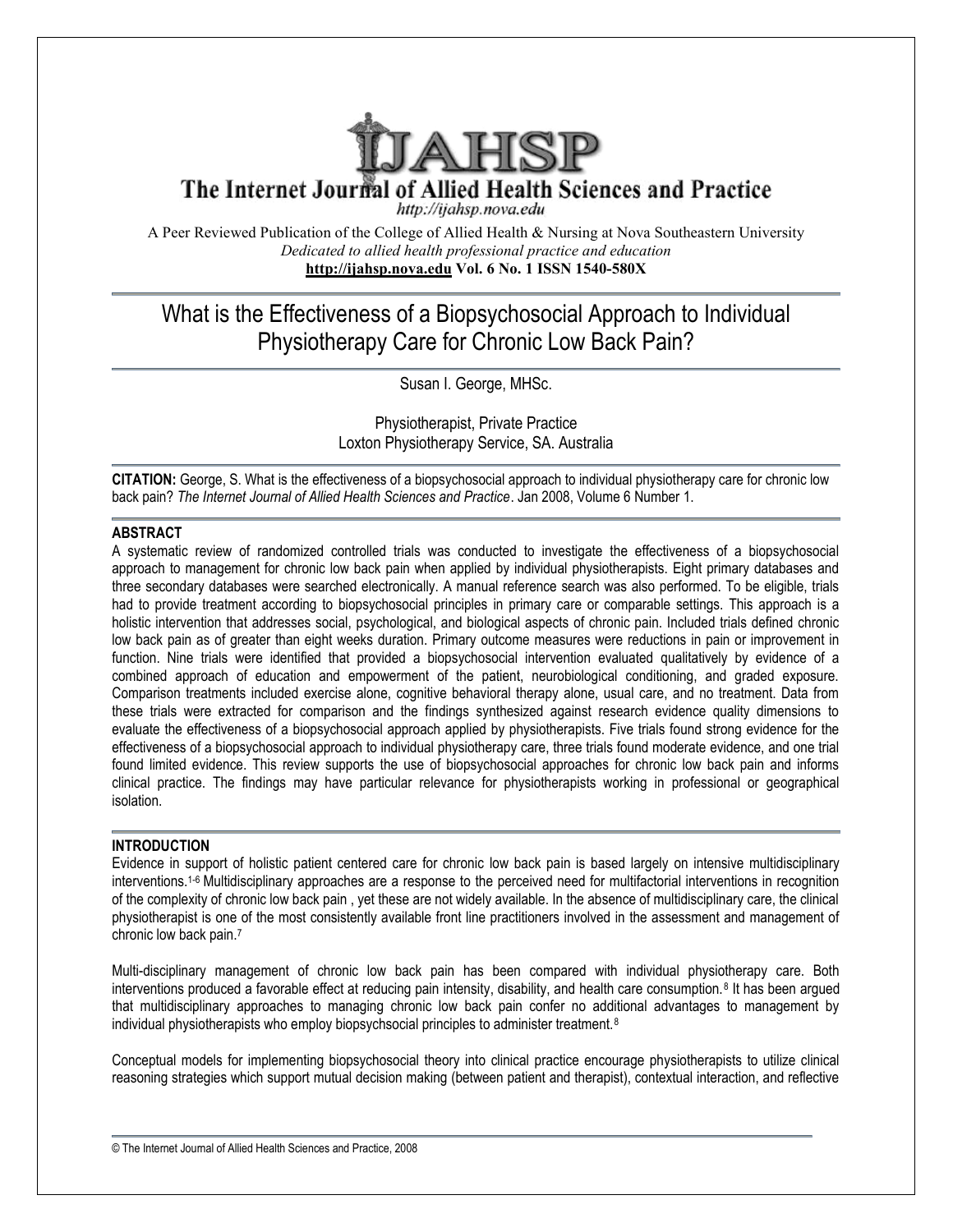enquiry.9-11 Collaborative reasoning processes include the patient as an active participant with the expectation that behavioral change will occur through an increased understanding of the condition.

Biopsychosocial physiotherapy recognizes that unhealthy, sensitive, and stiff tissues maintained by both specific and general dysfunctions, as well as psychosocial distress contribute to illness behaviour.12,13 Treatment aims to restore normal activity through,

- education and empowerment of the patient.
- facilitation of neurobiological conditioning
- graded exposure.<sup>14</sup>

The primary objective of this systematic review is to assess the effectiveness of a biopsychosocial approach used by individual physiotherapists in the management of chronic low back pain.

#### **METHOD**

#### **Definitions**

The term "Biopsychosocial Approaches" has not been defined in health literature. Clinical application remains subject to individual interpretation. For this review, biopsychosocial therapy was defined as that which acknowledges and attends both the biological and psychosocial aspects of well being and their interdependence.

Chronic pain was defined as pain which persists beyond expectation of tissue healing (eight weeks).<sup>12</sup> Low back pain was defined as pain of a nonspecific nature arising from the musculoskeletal system of the lumbar spine or pelvic girdle.<sup>29</sup> Pain caused by specific pathological entities was excluded.

# *Criteria for considering trials for the review*.

Included studies had to fulfill a number of criteria:

- 1. Be an experimental study such as a randomized controlled trial (RCT) or systematic review of experimental studies. Observational studies, case studies, abstracts and unpublished studies were excluded.
- 2. Include interventions provided by individual/single physiotherapists. An intervention that demonstrated collaboration with one other health professional was accepted into the review on the premises that this reflects usual clinical practice. Multi-disciplinary interventions utilizing physiotherapists as one of three or more health professionals actively participating in the intervention were excluded.
- 3. Include an intervention protocol with explicit evidence of psychosocial therapy (eg cognitive-behavioral therapy, or pain education). Traditional physiotherapy single method approaches (eg manipulation, electrotherapy and traction) were excluded, as were surgical approaches, acupuncture, and multimodal approaches without identified psychosocial interventions.
- 4. Report a primary outcome measure of reduction in pain or improvement in function.
- 5. Include subjects with a primary complaint of non specific chronic low back pain. Studies which reported on "acute" or "subacute" low back pain were excluded. Studies that included low back pain caused by specific pathological entities such as rheumatoid arthritis, infection, neoplasm, and osteoporosis were excluded as were studies including subjects with spondylolisthesis and post surgical pain.
- 6. Studies of adults between ages of 18 to 65 years were included. Studies on children were excluded.
- 7. Only English language studies were included.

#### **Identification and Selection of Studies**

The conceptual nature of the intervention investigated required a search strategy to expose profession specific literature and social science publications to ensure comprehensive identification of relevant studies. To overcome software comparability between databases, keywords/terms were exploded and all combinations of keywords were applied. Databases were searched up to March 2007.

### *Primary Databases*

CINAHL, OVID Medline R, Sociological Abstracts Database and Ebscohost were searched electronically using five keywords or terms: physiotherapy: chronic pain: biopsychosocial: "low back pain" and "pain education." The multi-disciplinary navigational tool, Scopus was searched using the same keywords in subject areas of Health, Psychology and Life Sciences. The search was repeated in Pubmed using the phrase "Chronic Low Back Pain" with keywords "physiotherapy" and "biopsychosocial" and on Google Scholar and Journals @ Ovid to ensure literature saturation.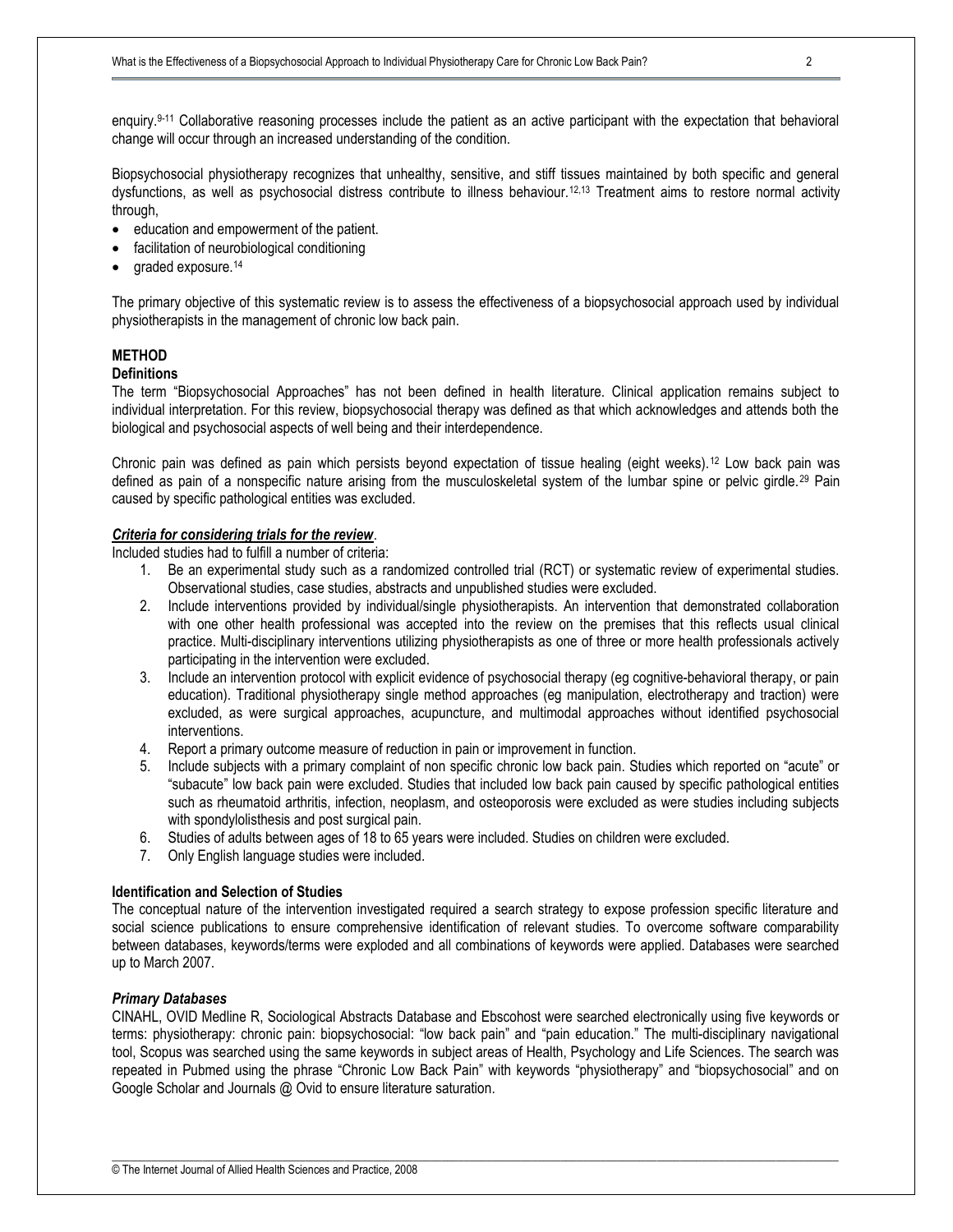#### *Secondary Databases*

- · PEDro(Physiotherapy Evidence Database) was searched using terms: "musculoskeletal system", "pain", "lumbar spine/pelvis" and "education or spinal manipulation/massage".
- The TRIP database was searched using the phrase "chronic Low Back Pain" and keywords "physiotherapy" and "biopsychosocial".
- · The Cochrane Database of Systematic reviews was searched to identify relevant systematic reviews.

A manual reference search of relevant identified publications was performed to ensure saturation. Potentially eligible papers were retrieved for evaluation against the inclusion criteria. A qualitative evidence grid was applied to all the potentially eligible studies to evaluate the intervention against the biopsychosocial framework. Interventions met criteria for description as a biopsychosocial approach if they provided evidence addressing management of cognitive, biological, and behavioral aspects of well being. Studies which did not address all 3 elements of the evidence grid were excluded.

#### **Data Evaluation**

Information was extracted in to a purpose built Ms Excel file identifying, participants, health care setting, intervention, clinical, and statistical significance (Table 1). Clinical features of the intervention and outcomes were extracted separately (Table 2). Data were classified against the five dimensions of evidence. Experimental study hierarchy was determined using the NH&MRC hierarchy of evidence.<sup>15, 16</sup> Methodological quality was evaluated by critical appraisal using the PEDro critical appraisal tool for experimental studies. Significance was determined by a p value < .05 or 95% confidence intervals that did not encompass zero. Clinical significance was evaluated by evidence of clinically meaningful change (effect size, number needed to treat (NNT) or odds ratio). An effect size of less than 0.4 was considered small, 0.4-0.75 moderate and greater than 0.75, large. <sup>17</sup> Clinical relevance was evaluated using the READER generic appraisal instrument.<sup>18</sup> The READER method has been found to be generalisable, accurate and repeatable and intends to focus the general practitioner on studies which will alter clinical practice. <sup>19</sup>

#### **Data Synthesis**

A rating system was developed to summarize the strength of the evidence. It consisted of 4 levels.

| Strong evidence -   |  | consistent findings from multiple high quality RCT's relevant to primary care practice. |  |  |  |  |  |  |
|---------------------|--|-----------------------------------------------------------------------------------------|--|--|--|--|--|--|
| Moderate evidence - |  | consistent findings of multiple moderate or low quality RCT's demonstrating good        |  |  |  |  |  |  |
|                     |  | relevance to primary care practice.                                                     |  |  |  |  |  |  |
| Limited evidence -  |  | single trials of high or low quality with some relevance to primary care practice       |  |  |  |  |  |  |
| No evidence         |  | No trials.                                                                              |  |  |  |  |  |  |

#### **RESULTS**

The search strategy identified 99 potentially relevant articles, in which there were 25 duplications. Twenty seven studies were retained after reading the Abstract. Nine studies met all the inclusion criteria. All 9 studies were randomized controlled trials (RCT). A total of 418 subjects with chronic low back pain received an intervention by physiotherapists consistent with the concept of biopsychosocial management. Three-hundred-thirty-six (336) subjects received a control intervention which consisted of exercise therapy alone, cognitive behavioral therapy alone, 'usual care' or no treatment.

#### **Description of Studies**

To meet inclusion criteria for this trial, it was necessary to exclude some comparison groups. One study compared the effectiveness of lumbar fusion (intervention) to cognitive therapy plus exercise (control) for reducing pain and disability, only the control group was included in this review and compared to its baseline.<sup>20</sup> Two studies utilized the same cohort of patients to report on the effect of compliance and disability in a combined exercise and motivation program at 12 months follow up and levels of disability at 5 years follow up respectively.21, 22 One study applied biopsychosocial strategies in a comparative trial of two experimental groups.23 Both interventions included education and neurobiological conditioning and were compared to baseline measures when extracting data. One study compared cognitive-behavioral therapy (CBT) alone, physical therapy (PT) alone and combined CBT and PT against a waiting list control.24 Only the combined therapy group was analyzed for this review.

#### **Critical Appraisal**

Seven studies were high quality trials, scoring eight or more on the PEDro appraisal tool.<sup>20,23-28</sup> Two studies of moderate quality failed to achieve measures of at least one key outcome for more than 85% of subjects.<sup>21,22</sup> Methodological constraints were blinding of patients and therapists. It is not possible to blind therapists performing an interactive intervention.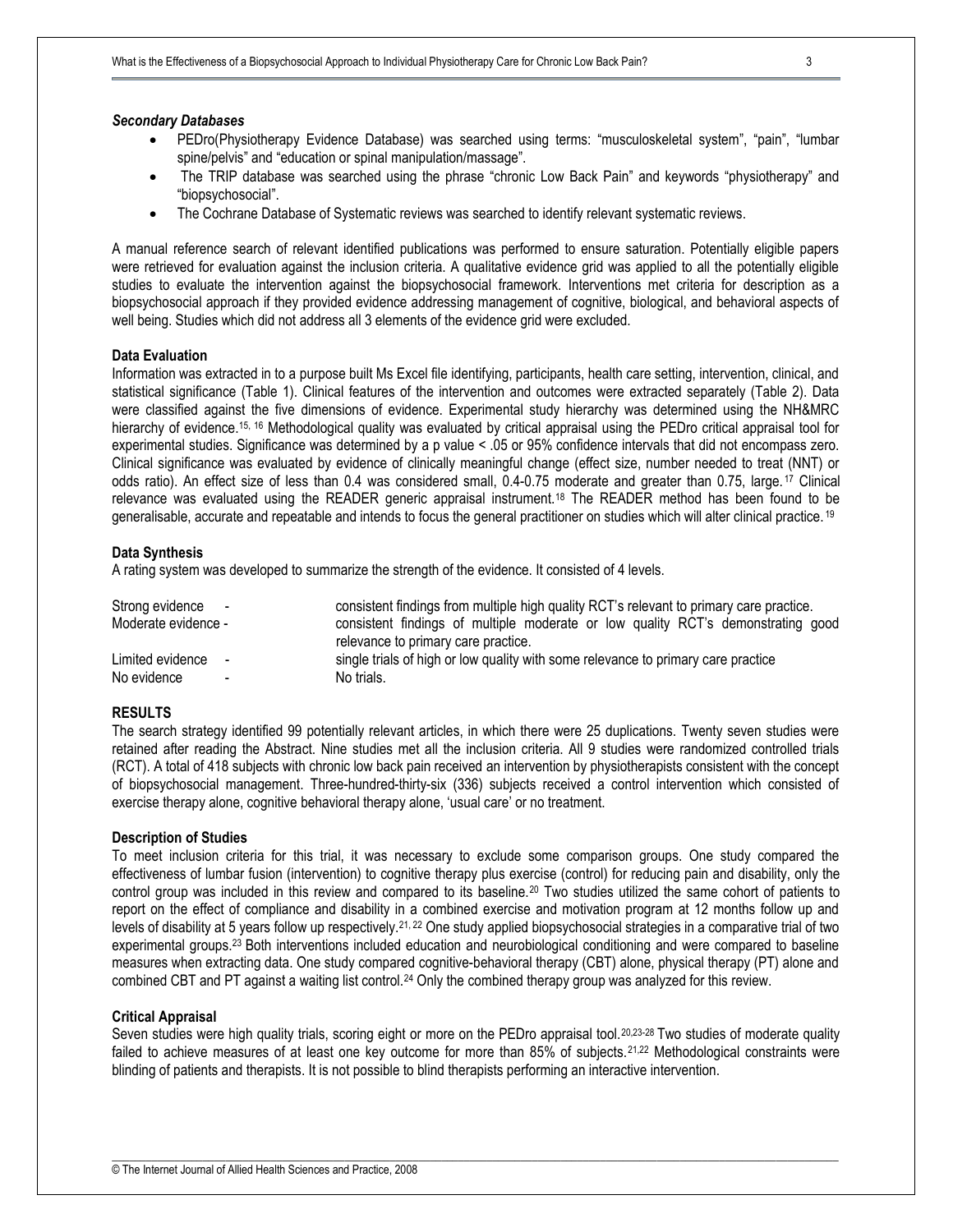#### **Statistical and clinical significance**

Eight studies demonstrated significance (p<.05) for one or more primary outcome measure.20-26 ,28 One study did not achieve significance for the primary outcome measure of pain or improved function; however, it reported a reduced risk of absence from work in the graded activity intervention group.<sup>27</sup>

Effect size was reported in six of nine trials. 21,22,24-27 The effect size for disability was calculated from the data in one trial.20 A large effect for reduced disability or improved function was found across all but one of the studies.<sup>27</sup> Analysis of NNT (where reported) and the odds ratio confirm the clinical significance of these results (Table 1).

\_\_\_\_\_\_\_\_\_\_\_\_\_\_\_\_\_\_\_\_\_\_\_\_\_\_\_\_\_\_\_\_\_\_\_\_\_\_\_\_\_\_\_\_\_\_\_\_\_\_\_\_\_\_\_\_\_\_\_\_\_\_\_\_\_\_\_\_\_\_\_\_\_\_\_\_\_\_\_\_\_\_\_\_\_\_\_\_\_\_\_\_\_\_\_\_\_\_\_\_\_\_

| <b>AUTHOR</b>           | <b>PARTICIPANTS</b>                                 | <b>INVESTIGATION</b>                                                                                                                                | <b>STATISTICAL</b>                                                               | <b>CLINICAL SIGNIFICANCE</b>          |                                         |  |
|-------------------------|-----------------------------------------------------|-----------------------------------------------------------------------------------------------------------------------------------------------------|----------------------------------------------------------------------------------|---------------------------------------|-----------------------------------------|--|
|                         |                                                     | (control)                                                                                                                                           | <b>SIGNIFICANCE</b>                                                              | <b>EFFECT SIZE</b>                    | <b>NNT</b>                              |  |
| Friedrich <sup>21</sup> | $n = 93$<br>$20-60$ years<br>tertiary care          | exercise and motivation training<br>is more effective than exercise<br>alone<br>(exercise only)                                                     | p<.004<br>disability<br>p<. 026 pain                                             | 1.68 disability                       |                                         |  |
| Friedrich <sup>22</sup> | $n = 93$<br>$20-60$ years<br>tertiary care          | long term effect of exercise<br>combined with motivation<br>training on disability levels in<br>chronic and low back pain<br>(exercise only)        | p<.003<br>disability<br>p<. 001 pain                                             | 2.34 disability                       |                                         |  |
| Moseley <sup>25</sup>   | $n = 57$<br>primary care                            | combined physiotherapy and<br>education is better than usual<br>GP directed care<br>(no physiotherapy)                                              | p<.025<br>3.9 disability<br>(CI)(.7-2.3)pain<br>1.9 pain<br>$(2-5.6)$ disability |                                       | 3 pain<br>2 disability                  |  |
| Moseley <sup>26</sup>   | $n = 41$<br>primary care                            | Cognition - targeted motor<br>control training is as effective for<br>Chronic Low back pain in<br>groups and individually<br>(group education only) | p<.025<br>(CI)(.3-2.0) pain<br>(.8-4.2) disability                               | 6.1 disability<br>3.1 pain            | 3.5 disability<br>3.2 pain              |  |
| Aure <sup>23</sup>      | $n = 49$ .<br>20-60 yrs, social<br>security clients | effect of manual therapy to<br>exercise therapy in reducing<br>sick leave<br>(exercise only)                                                        | p < 0.05<br>both groups                                                          |                                       |                                         |  |
| Brox <sup>20</sup>      | $n = 27$<br>tertiary care                           | Cognitive therapy and exercise<br>verses surgery for chronic low<br>back pain<br>(baseline measures)                                                | p <. 05                                                                          | 1 disability                          |                                         |  |
| Staal <sup>27</sup>     | $n = 134$ primary<br>care                           | graded activity and operant<br>conditioning<br>(usual care)                                                                                         | p>.02pain<br>$(Cl)$ (-3.3-0.4)<br>p= .11function<br>$(-3.3 - 0.4)$               | -1.5 functional status<br>$-0.4$ pain |                                         |  |
| Von Korff <sup>28</sup> | $n = 240$<br>25-60 yrs<br>primary care              | a trial of the effectiveness of an<br>active intervention in primary<br>care and physical therapy<br>settings<br>(usual care)                       | p <. 01                                                                          |                                       | odds ratio<br>2.1 12mths<br>1.8 24 mths |  |
| Smeets <sup>24</sup>    | $n = 223$<br>18-65 yrs<br>primary care              | the effectiveness of combined<br>therapy for chronic low back<br>pain<br>(physical therapy, CBT)                                                    | p<.01disability                                                                  | .64 disability<br>.3 main complaints  |                                         |  |

## **Table1.Methodological characteristics of the included studies**

\_\_\_\_\_\_\_\_\_\_\_\_\_\_\_\_\_\_\_\_\_\_\_\_\_\_\_\_\_\_\_\_\_\_\_\_\_\_\_\_\_\_\_\_\_\_\_\_\_\_\_\_\_\_\_\_\_\_\_\_\_\_\_\_\_\_\_\_\_\_\_\_\_\_\_\_\_\_\_\_\_\_\_\_\_\_\_\_\_\_\_\_\_\_\_\_\_\_\_\_\_\_ Of primary importance to this review was that the intervention was performed by physiotherapists working alone or with limited professional support. In one study, the intervention was applied by a physiotherapist and psychologist. <sup>28</sup> The psychologist was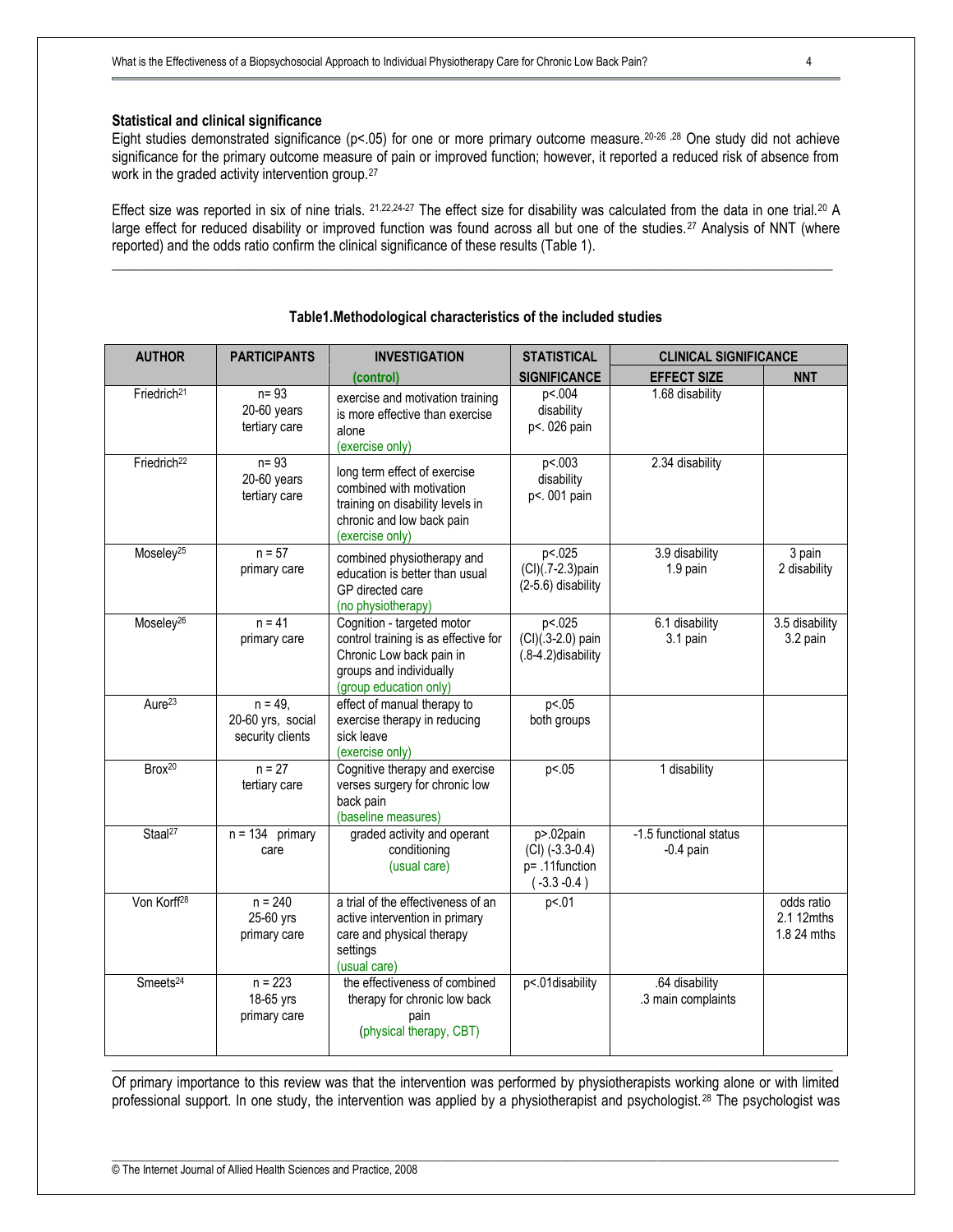responsible for initiating the educational program aimed at reducing fear and increasing activity levels. The physiotherapist provided support to the educational program in subsequent sessions. Another provided the trial intervention utilizing physiotherapists and an occupational physician.<sup>27</sup> The occupational physician contributed educational material, ergonomic and return to work advice, and pacing strategies. The physiotherapists contributed a graded activity intervention using behavioral principles after receiving specific training in patient- therapist interactions.

| <b>FIRST</b>            | <b>INTERVENTION</b> |                         |                      |              |                     |  |
|-------------------------|---------------------|-------------------------|----------------------|--------------|---------------------|--|
| <b>AUTHOR</b>           | <b>BY</b>           | <b>CONTACT HOURS</b>    | <b>MAIN FINDINGS</b> |              |                     |  |
| Friedrich <sup>21</sup> | Physiotherapist     | 10 x 25 min sessions    | <b>Įpain</b>         | ↓ disability | ↑ work ability      |  |
|                         |                     | 2-3 x per week          |                      |              |                     |  |
| Friedrich <sup>22</sup> | Physiotherapist     | 10 x 25 min sessions    | $\downarrow$ pain    | ↓ disability | ↑ work ability      |  |
|                         |                     |                         |                      |              | $\downarrow$ health |  |
| Moseley <sup>25</sup>   | Physiotherapist     | 2 sessions p/week       | $\downarrow$ pain    | I disability | care                |  |
|                         |                     | 4 one hour education    |                      |              | utilization         |  |
|                         |                     | sessions over 4 weeks   |                      |              |                     |  |
| Moseley <sup>26</sup>   | Physiotherapist     | 2 treatments p/week     | $\downarrow$ pain    | I disability |                     |  |
|                         |                     | 4 x 1hr or one 4hr      |                      |              |                     |  |
|                         |                     | education               |                      |              |                     |  |
|                         |                     | session over 4 weeks    | <b>Į</b> pain        | I disability | ↑ work              |  |
| Aure <sup>23</sup>      | Physiotherapist     | 16 treatments           | ability              |              |                     |  |
|                         |                     | 45 mins each            |                      |              |                     |  |
|                         |                     | 2 x per wk over 8 weeks |                      |              |                     |  |
|                         |                     |                         | $\downarrow$ pain    | I disability | ↑ work              |  |
| Brox <sup>20</sup>      | Physiotherapist     | 25 hrs per week (1st,   | ability              |              |                     |  |
|                         |                     | 4th & 5th week)         |                      |              |                     |  |
|                         |                     | home exercise 2nd &     |                      |              |                     |  |
|                         |                     | 3rd week                |                      |              |                     |  |
|                         |                     |                         | <b>Lpain</b>         | I disability | ↑ work              |  |
| Staal <sup>27</sup>     | Physiotherapist     | 1hr exercise sessions   | ability              |              |                     |  |
|                         |                     | 2 x per wk for up to 3  |                      |              |                     |  |
|                         |                     | mths                    |                      |              |                     |  |
| Von Korff <sup>28</sup> | Physiotherapist     | 3-4.5 hrs of education, | $\downarrow$ pain    | I disability |                     |  |
|                         | & Psychologist      | exercise                |                      |              |                     |  |
| Smeets <sup>24</sup>    | Physiotherapist     | $CT = 11$ hrs over      | $\downarrow$ pain    | I disability |                     |  |
|                         |                     | 19 contact sessions     | (all interventions)  |              |                     |  |

# \_\_\_\_\_\_\_\_\_\_\_\_\_\_\_\_\_\_\_\_\_\_\_\_\_\_\_\_\_\_\_\_\_\_\_\_\_\_\_\_\_\_\_\_\_\_\_\_\_\_\_\_\_\_\_\_\_\_\_\_\_\_\_\_\_\_\_\_\_\_\_\_\_\_\_\_\_\_\_\_\_\_\_\_\_\_\_\_\_\_\_\_\_\_\_\_\_\_\_\_\_\_ **Table 2.Clinical features of the intervention models**

#### **Intervention Characteristics**

Delivery models varied, with contact time ranging from a minimum of three hours to 75 hours.<sup>20,28</sup> Aerobic conditioning was a specific requirement in only two of the studies.<sup>20</sup>

\_\_\_\_\_\_\_\_\_\_\_\_\_\_\_\_\_\_\_\_\_\_\_\_\_\_\_\_\_\_\_\_\_\_\_\_\_\_\_\_\_\_\_\_\_\_\_\_\_\_\_\_\_\_\_\_\_\_\_\_\_\_\_\_\_\_\_\_\_\_\_\_\_\_\_\_\_\_\_\_\_\_\_\_\_\_\_\_\_\_\_\_\_\_\_\_\_\_\_\_\_\_

Fitness advice, encouragement to stay active, and postural advice were reported inconsistently across the studies. Dynamic strength and stabilization exercise for the trunk formed the basis of most individual exercise strategies prescribed. Treatment contracts for frequency, duration, and progression of exercise intensity were implemented in two studies.<sup>21,22</sup> Individualized exercise plans using patient specific postures and training targets were used in two studies. <sup>25,26</sup> All studies included a home exercise program.

Interventions that support effective outcomes over longer periods could be reasonably considered of greater clinical value than shorter term outcomes. Seven studies reported on a follow up period of 12 months or more.<sup>20-23,25,26,28</sup> One study provided follow up of 6 months while one study reported only on 10 weeks follow up.<sup>24,27</sup>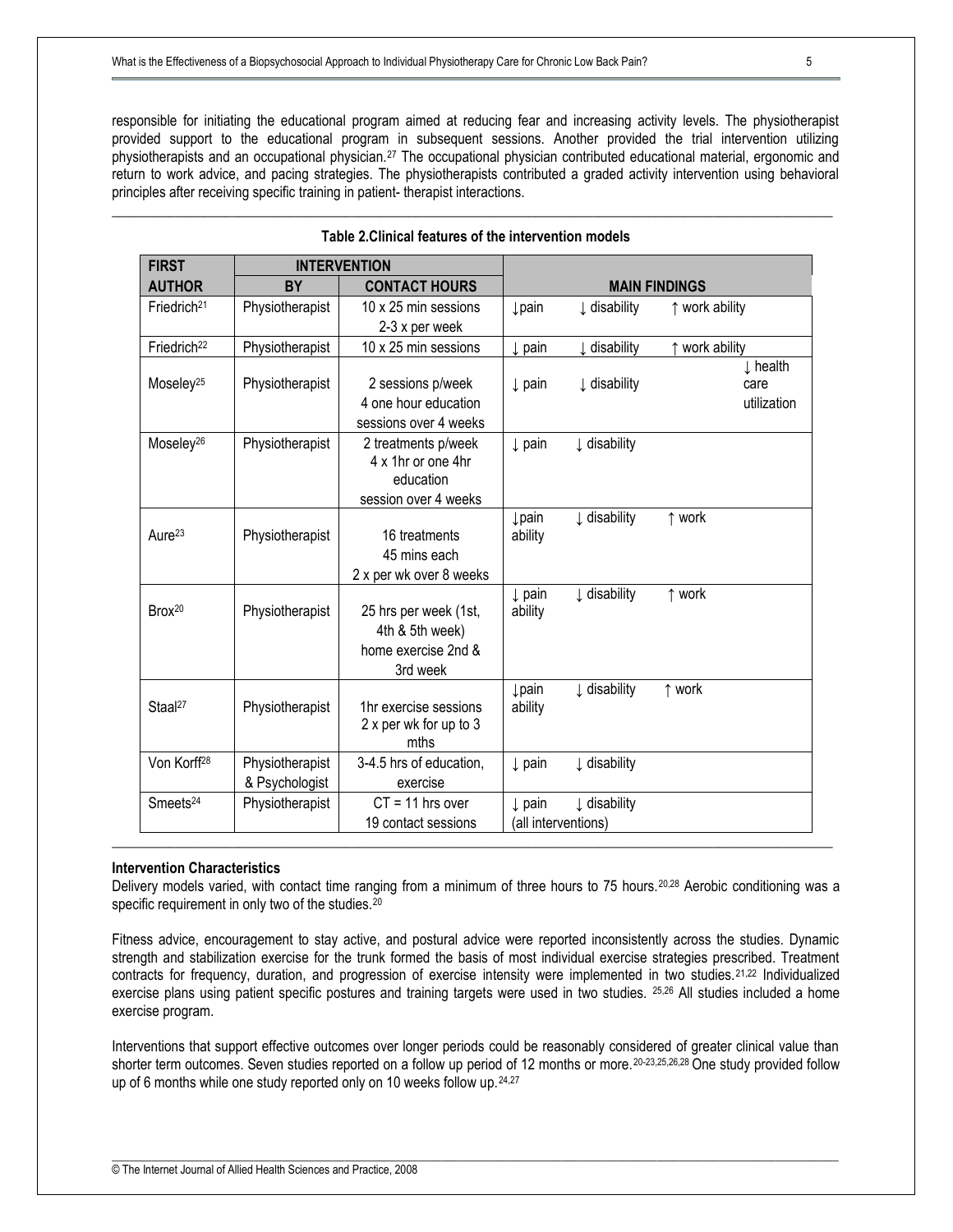#### **Outcome Measures**

All studies included measurement of pain intensity. Five studies utilized a numerical rating scale (NRS) and four studies a visual analogue scale (VAS). One study included a graded chronic pain scale which has been tested favorably for validity yet lacks evidence for sensitivity to detect change over time.<sup>28</sup>

All studies included a measure of disability. Five studies utilized the Roland Morris Disability Questionnaire (RMDQ), two studies used the Oswestry Disability Index (ODI), and two a low back pain outcome scale that incorporated both measures of pain intensity and functional status that the authors analyzed separately. RMDQ and ODI have good construct validity allowing reasonable comparison of results across the trials in this review.<sup>30</sup>

#### **Synthesis of findings**

All interventions had a positive effect on clinical outcomes (Table 2). Yet interpretation of trials with technical merit into improved clinical practice remains a challenge for the average clinician. Table 3 synthesizes the evidence dissected from the included trials against evidence quality dimensions.<sup>15</sup> In addition, the evidence was considered qualitatively with reference to the keys aspects of the biopsychosocial approach.<sup>14</sup>

|                                      | <b>STUDY</b>            |                         |                       |                       |                    |                    |                            |                      |                     |
|--------------------------------------|-------------------------|-------------------------|-----------------------|-----------------------|--------------------|--------------------|----------------------------|----------------------|---------------------|
| <b>MAIN AUTHOR</b>                   | Friedrich <sup>21</sup> | Friedrich <sup>22</sup> | Moseley <sup>25</sup> | Moseley <sup>26</sup> | Aure <sup>23</sup> | Brox <sup>20</sup> | Von<br>Korff <sup>28</sup> | Smeets <sup>24</sup> | Staal <sup>27</sup> |
| <b>Hierarchy Level</b>               | Ш                       | Ш                       | Ш                     | Ш                     | Ш                  | Ш                  | Ш                          | Ш                    | Ш                   |
| (Study Design)                       |                         |                         |                       |                       |                    |                    |                            |                      |                     |
| <b>Study Quality</b>                 | Moderate                | Moderate                | High                  | High                  | High               | High               | High                       | High                 | High                |
| (PEDro)                              |                         |                         |                       |                       |                    |                    |                            |                      |                     |
| Relevance                            | Good                    | Good                    | Good                  | Good                  | Good               | Fair               | Good                       | Good                 | Good                |
| (Reader Score)                       |                         |                         |                       |                       |                    |                    |                            |                      |                     |
| <b>Clinically Meaningful</b>         | Yes                     | Yes                     | Yes                   | Yes                   | Yes                | Yes                | Yes                        | Yes                  | No <sup>*</sup>     |
| Change                               |                         |                         |                       |                       |                    |                    |                            |                      |                     |
| <b>Applicability</b>                 |                         |                         |                       |                       |                    |                    |                            |                      |                     |
| . Population                         | N                       | Ν                       | v                     | $\checkmark$          | $\checkmark$       | N                  | $\checkmark$               | $\checkmark$         | Υ                   |
| . Replicable by sole<br>practitioner | $\checkmark$            | $\checkmark$            | v                     | $\checkmark$          | $\checkmark$       | N                  | N/A                        | Υ                    | $\checkmark$        |

# \_\_\_\_\_\_\_\_\_\_\_\_\_\_\_\_\_\_\_\_\_\_\_\_\_\_\_\_\_\_\_\_\_\_\_\_\_\_\_\_\_\_\_\_\_\_\_\_\_\_\_\_\_\_\_\_\_\_\_\_\_\_\_\_\_\_\_\_\_\_\_\_\_\_\_\_\_\_\_\_\_\_\_\_\_\_\_\_\_\_\_\_\_\_\_\_\_\_\_\_\_\_ **Table 3 - Synthesis of Evidence Dimensions**

\* No significance achieved for pain and function outcomes

but was a significant reduction in days absent from work

#### **Strength of the body of evidence**

Five high quality studies provide strong evidence for the effectiveness of biopsychosocial approaches in individual physiotherapy care.23-26,28 These studies have a population match to the target population (primary care) and are sufficiently well described to be applied by a sole physiotherapy practitioner. Intervention protocols implemented by psychologists in the Von Korff et al trial are not fully described.<sup>28</sup> The physiotherapists in this study contributed to the education programme and provided problemsolving skills for unresolved issues discussed at the initial encounter with the psychologist. It was not determined whether this role could be undertaken by a physiotherapist with appropriate training. The authors state the interventions are compatible with physical therapy practice, yet differ from typical physical therapy practice for back pain.28 Three studies provided moderately strong evidence.<sup>21,22,27</sup> Educational programs for the therapists implementing the protocols in these studies included training in compliance research and special training in patient-therapist interaction.<sup>21,22,27</sup> This may reduce the generalisability of these findings. These studies highlight the importance of the base level of knowledge and capability of the intervention therapists.

**\_\_\_\_\_\_\_\_\_\_\_\_\_\_\_\_\_\_\_\_\_\_\_\_\_\_\_\_\_\_\_\_\_\_\_\_\_\_\_\_\_\_\_\_\_\_\_\_\_\_\_\_\_\_\_\_\_\_\_\_\_\_\_\_\_\_\_\_\_\_\_\_\_\_\_\_\_\_\_\_\_\_\_\_\_\_\_\_\_\_\_\_\_\_\_\_\_\_\_\_\_\_** 

One study provides limited evidence.<sup>20</sup> The material provided by physiotherapists in this program is compatible with typical goals of clinical practice, but the contact time of 25 hours per week, extensive psychometric testing, and an intensive exercise protocol would be difficult to replicate in a clinical setting by an individual physiotherapist.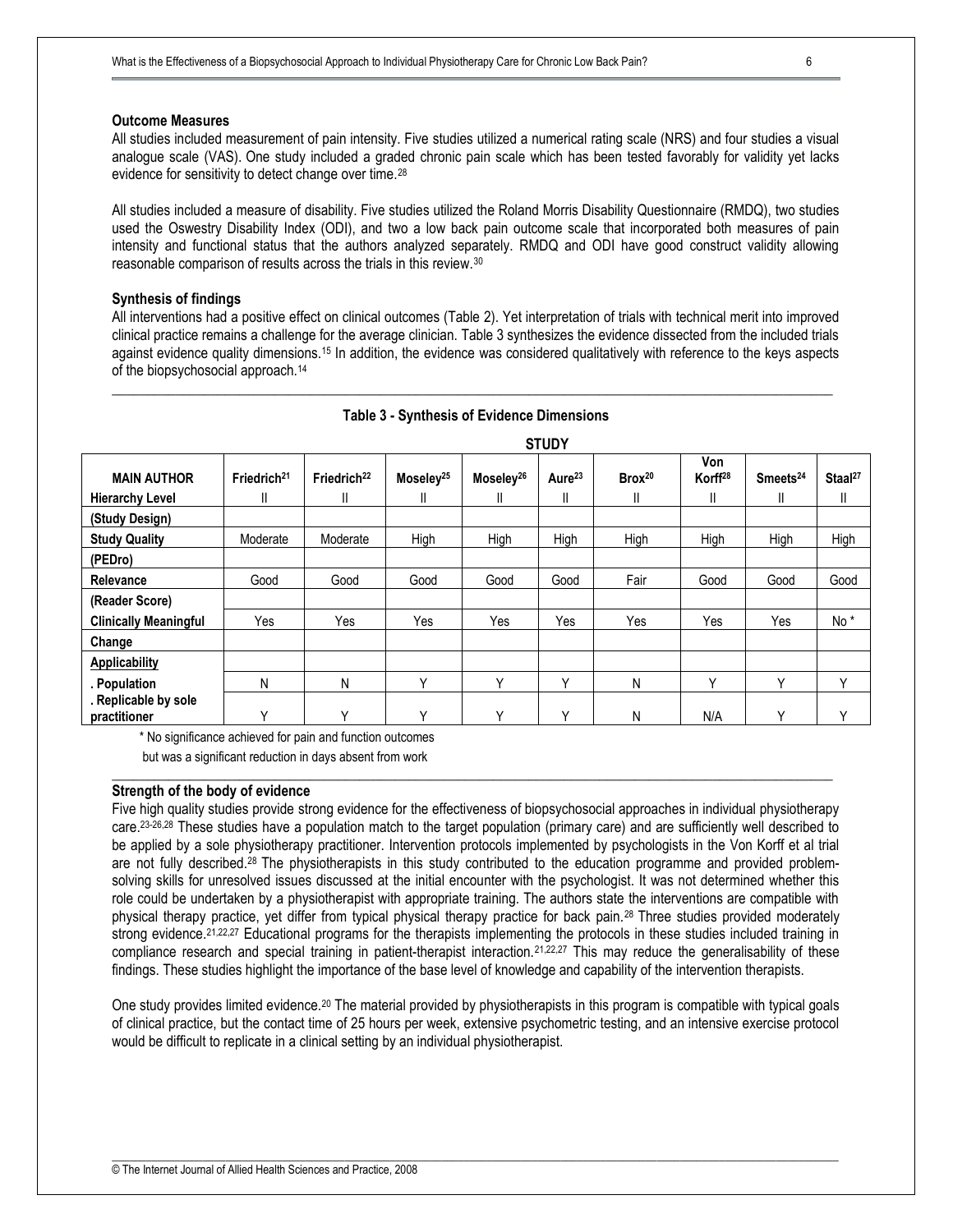## **DISCUSSION**

This review provided a descriptive synthesis and moderately strong evidence for the effect of a biopsychosocial model of care provided by individual physiotherapists. It was the authors' intent that the interventions analysed could reasonably be implemented in clinical practice.29 To this end the intervention characteristics and outcome measures must be relevant. NRS and VAS are quick, repeatable, and easily understood by patients and therapists. Despite conjecture over the validity and reliability of such outcome measures, they are used widely and reflect reasonable clinical practice. Intervention methodology varied but only Brox et al used an intensive program consistent with multidisciplinary approaches described elsewhere.<sup>1,2,4,8</sup> Themes did emerge on qualitative assessment and are broadly identified. <sup>20</sup>

*Education and Empowerment*: All studies included in this review outlined the need for patients to learn more about the scientific basis of their pain. It is reasonable to conclude that pain education should inform patients about pain physiology and the role of the nervous system. This may facilitate a process of desensitization through a change in symptom interpretation and is consistent with Cognitive Behavioral therapy (CBT) approaches described elsewhere.31 Understanding behavioral and operant conditioning models, as well as biofeedback principles, is an essential element in the successful management of chronic pain.7,9,32-34

Evaluation of the educational elements of the biopsychosocial model will be essential to refine and direct further research. In this review the terms cognitive-behavioural techniques and pain education are used interchangeably but can mean very different things. Education may be simply the teaching of factual content and can variously be applied via pamphlets, videos and back schools. There is little evidence that this form of instruction transfers to higher cognitive skills such as reasoning and problem solving.<sup>35</sup> Inadequate or ineffective education can adversely affect outcomes.<sup>36,37</sup>

*Neurobiological Conditioning***:** The studies in this review link cognitive strategies to the physical environment by ongoing interactive learning between the therapist and the patient. Arguably deeper learning may result from the multi-sensory input of a model where physical experiences can provide positive reinforcement as fear and pain abates.<sup>37</sup> One approach combined an educational strategy based on pain physiology with the application of manual therapy for symptom management. <sup>25</sup> This involved spinal manipulation or mobilization, soft tissue and neuromeningeal techniques. Manual therapy is thought to trigger changes to pain mechanisms by activation of endogenous analgesic systems.38 These movement-based protocols have recently been combined with specific trunk muscle training protocols aimed at a reduction in fatigability of deep spinal stablizers.26,39 Manual therapy has been shown to be effective at reducing disability in chronic low back pain when used alone and combined with motor control strategies.40,41

A general physiological effect on the sympathetic nervous system can be gained through aerobic conditioning, influencing important neurotransmitters involved in pain. This can lead to a desensitization of symptoms associated with exertion and may provide support for general aerobic and functional conditioning.<sup>42</sup> An analysis of the exercise strategies used in these trials offers little evidence in support of a specific exercise recommendation. This review would be enhanced by more detailed knowledge of the exercise protocols implemented and the biological rationale for their use.

*Graded Exposure***:** Graded exposure, or pacing, is the final common theme to emerge on qualitative synthesis. Graded exposure to education and physical conditioning allows rehabilitation to progress as new learning becomes entrenched. Links between education, exercise, and graded exposure must be valued by the intervening therapist. A belief in the reversibility of the condition must be instilled into the patient. Friedrich et al emphasized the importance of enhancing a patient's internal locus of control through mutual decision-making and problem-solving.21,22 It is important to recognize that the quality of the relationship which develops between the physiotherapist and patient may impact on the outcome.

#### **Implementation of Approaches**

Biopsychosocial concepts currently underpin multi-disciplinary rehabilitation methods and have been shown to be effective at increasing the number of work days, increasing self efficacy and lifting capacity, reducing sick leave, and reducing health care utilization in low back pain patients.1,3,4,6

Methods of implementing a biopsychosocial approach varied widely across the studies included in this review. All studies advocate an intervention that falls within the professional knowledge base of physiotherapists and can be implemented by a sole practitioner, but it remains unclear whether the average clinician has the skills to apply these interventions holistically. <sup>44</sup>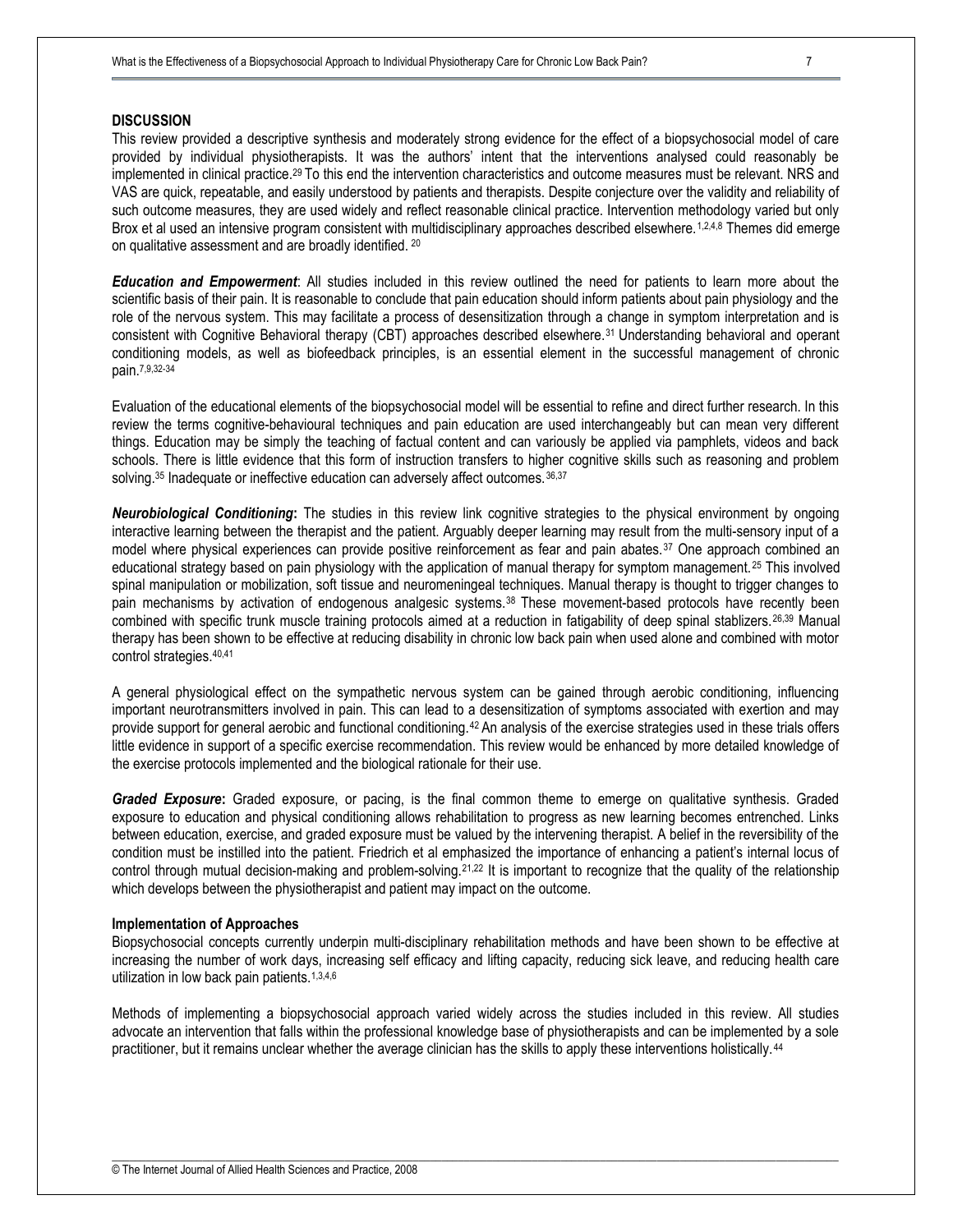#### **Limitations**

The cost effectiveness of programs implemented by multidisciplinary personnel has been highlighted elsewhere; the higher salaries of many health professionals involved make the multi-disciplinary program more expensive.<sup>8</sup> The physiotherapists' income is modest compared to many allied health professionals involved in managing chronic low back pain. This review would also have benefited from a cost analysis. If clinical models such as the ones included in this review can produce highly statistically and clinically significant results from interventions that include minimal health professional involvement and could reasonably be employed in general clinical practice then current notions of management of chronic low back pain can be challenged on the basis of cost alone.

Lack of consensus definitions for keyword terms and assessment of an intervention that overlaps professional boundaries required the casting of a broad search strategy net. Although the process of refining the search is transparent, it relies largely on qualitative evaluation by the author. Two independent reviewers were required. Enlisting the use of experts to develop a definition of the key terms may have resulted in a greater number of studies which could be included.

This search was restricted to experimental studies. Homogeneity of research design imparts greater opportunity to synthesize findings. The ability to compare subjects is important to external generalisability. To the clinician, these aspects of research are initially more relevant than the methodology. When target population, intervention, and outcome measures resonate with the clinician, they are more inclined to explore the less familiar world of research statistics. This review identified intervention subjects that exemplified clients presenting to private physiotherapy clinics. A meta-analysis was not performed in this review and would have allowed more objective appraisal of the evidence.

Qualitative research must be an essential part of future evaluation of the biopsychosocial model. Exploration of the cognitive reasoning behind the social and emotional value of a therapeutic intervention will help direct and refine management.<sup>43</sup> Quantitative research such as the trials included in this review will help ground contextual knowledge in evidence based practice.

#### **CONCLUSION**

An evidence based approach to health care demands physiotherapists utilize practices that are clearly shown to be effective and also challenges practices for which no evidence exists.<sup>45</sup> Clinical physiotherapy practice remains an eclectic mix of assessment tools, treatment protocols, and philosophies.

The studies analyzed in this systematic review offer clear evidence for the effectiveness of a biopsychosocial approach to chronic low back pain. The robustness of these findings is constrained only by the small number of patients undergoing the targeted intervention and narrow research base from which these studies were drawn. Further evaluation of service provision methodologies will inform clinical practice.

The potential use of this model in primary care settings is profound, particularly in rural areas where lack of professional support and specialty services compound difficulties in management.

Future research should include cost effectiveness studies and explore the legitimacy of the physiotherapists' role as primary care provider for this recalcitrant condition. **\_\_\_\_\_\_\_\_\_\_\_\_\_\_\_\_\_\_\_\_\_\_\_\_\_\_\_\_\_\_\_\_\_\_\_\_\_\_\_\_\_\_\_\_\_\_\_\_\_\_\_\_\_\_\_\_\_\_\_\_\_\_\_\_\_\_\_\_\_\_\_\_\_\_\_\_\_\_\_\_\_\_\_\_\_\_\_\_\_\_\_\_\_\_\_\_\_\_\_\_\_\_** 

#### **REFERENCES**

- 1. Bendix A, Bendix T, Labriola M, Boekgaard P (1998): Functional Restoration for Chronic Low Back Pain Two Year follow up of Two Randomized Clinical Trials. *Spine* 23(6):717-25.
- 2. Bendix T, Bendix A, Labriola M, Haestrup C, Ebbehoj N (2000): Functional Restoration versus Outpatient Physical Training and Chronic Low Back Pain: A Randomized Comparative Study. *Spine* 25(19):2494-500.
- 3. Joussett N, Fanello S, Bantoux L, Dubus V, Billaberi C, Vielle B, et al. (2004): Effects of functional restoration versus three hours per week physical therapy : A Randomized Controlled Study. *Spine* 29(5):487-93.
- 4. Kool JP, Oesch PR, Bachmann S, Knussel O, Dierker JG, Russo M, et al. (2005) Increasing Days at work using function centred Rehabilitation in nonacute nonspecific Low Back Pain : A Randomized Controlled Trial. *Archives of Physical and Medical Rehabilitation* 86:857-64.
- 5. Rose M, Rielly J, Pennie B, Bowen-Jones K, Stanley I, Slade P (1997): Chronic Low Back Pain Rehabilitation programs: A study of the optimal duration of a treatment and a comparison of group and individual therapy. *Spine* 22(19):2246-51.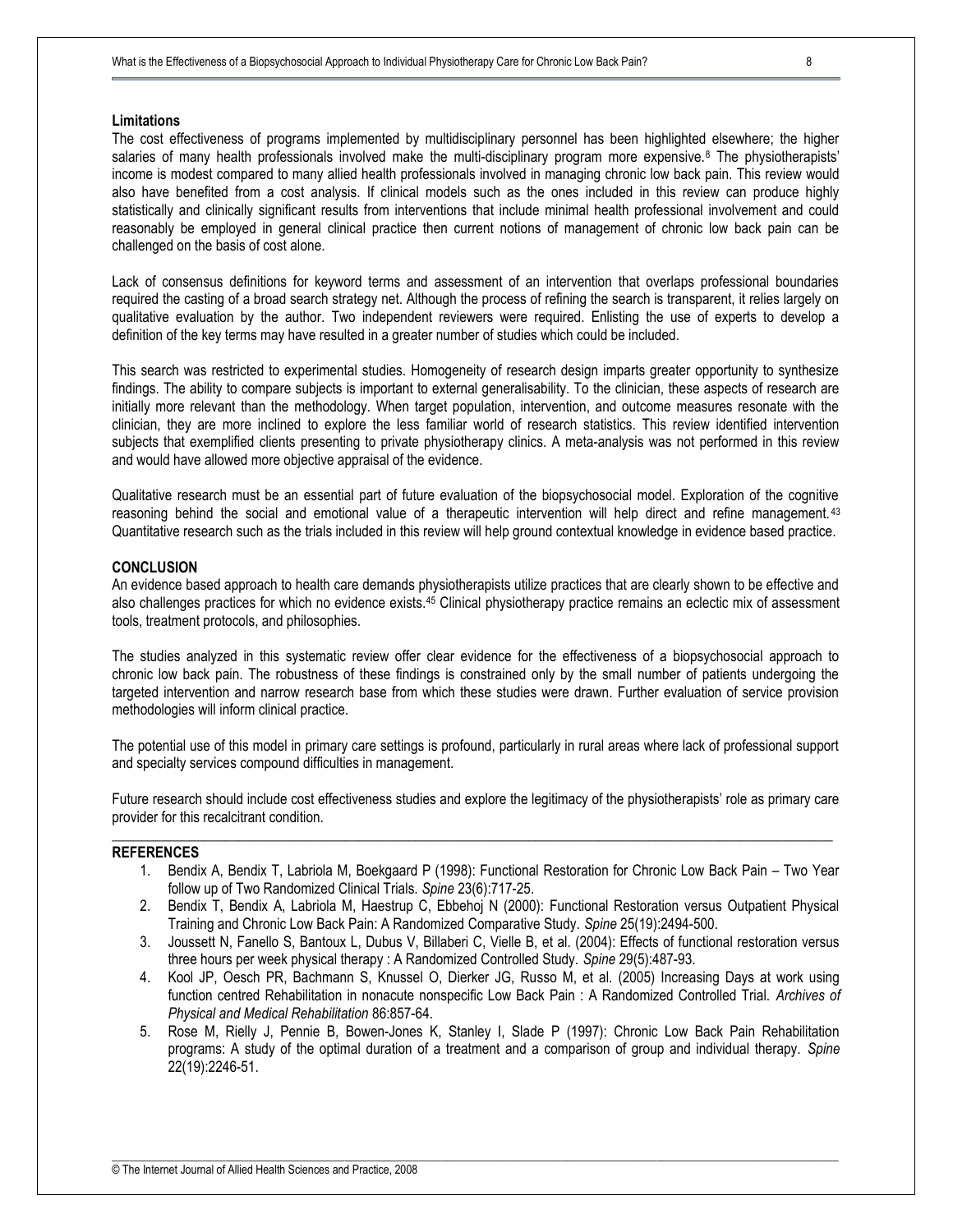- 6. Van den Hout JFC, Vlaeyen JWS, Heuts PATG, Zijlema JHL, Wijnen JAG (2003) : Secondary prevention of work related disability in nonspecific low back pain : Does problem solving therapy help? A randomized clinical trial. *The Clinical Journal of Pain* 19: 87-91.
- 7. Harding V & de C Williams AC (1995): Extending Physiotherapy Skills Using a Psychological Approach: Cognitive Behavioural Management of Chronic Pain. *Physiotherapy* 81(11): 681 – 7.
- 8. Kaapa EH, Frantsi K, Sarna S, Malmivaara A (2006): Multidisciplinary Group Rehabilitation versus Individual Physiotherapy for Chronic nonspecific Low Back Pain: A Randomized Trial. *Spine* 31(4):371-6.
- 9. Harland N & Lavallee D (2003): Biopsychosocial Management of Chronic Low Back Pain Patients with Psychological Assessment & Management Tools. *Physiotherapy* 89 (5): 305-12.
- 10. Higgs J & Jones M (2000): *Clinical Reasoning in the health Professions*. In Higgs J & Jones M (Eds) : Clinical Reasoning in the Health Professions. Edinburgh. Butterworth Heineman. pp 3-22.
- 11. Jones MA, Edwards I and Gifford L (2002): Conceptual models for implementing biopsychosocial theory in clinical practice. *Manual Therapy* 7: 2-9.
- 12. Butler D (2000): *The Sensitive Nervous System*. Adelaide, Noigroup Publications.
- 13. Gifford LS (1998): *The Mature Organism Model*. In Gifford LS (Ed): Topical issues in Pain. Falmouth: CNS Press, pp 45-56.
- 14. Waddell G & Main CJ (1998): *A New Clinical Model of Low Back Pain Disability*. In Waddell G: The Back Pain Revolution. Edinburgh. Churchill Livingstone.
- 15. National Health and Medical Research Council (1999): *A guide to the development and evaluation of clinical practice guidelines*. Commonwealth of Australia, Canberra. [www.nhmrc.gov.au](http://www.nhmrc.gov.au)
- 16. National Health and Medical Research Council (2000): *How to use the evidence: assessment and application of scientific literature.* [www.nhmrc.gov.au](http://www.nhmrc.gov.au)
- 17. Anthony D (1999): *Understanding Advanced Statistics: A guide for nurses and health care researchers*. Churchill Livingstone.
- 18. Macauley D (1994): READER: an acronym to aid critical reading by general practitioners. *British Journal of General Practice*. pp 83-8.
- 19. Macauley D, McCrum E, Brown C (1998) : Randomized controlled trial of the READER method of critical appraisal in general practice. *British Medical Journal* 316:1134-7.
- 20. Brox JI, Sorensen R, Friis A, Nygaard O, Indahl A, Keller A, et al. (2003): Randomized Clinical Trial of Lumbar Instrumental Fusion and Cognitive Intervention and Exercises in Patients with Chronic Low Back Pain and Disc Degeneration. *Spine* 28(17):1913-21.
- 21. Friedrich M, Gittler G, Halberstadt Y, Cermak T, Heiller I (1998): Combined Exercises and Motivation Program: Effect on the Compliance and Level of Disability of Patients with Chronic Low Back Pain: A Randomiozed Controlled Trial. *Archives of Physical and Medical Rehabilitation* 79:475-87.
- 22. Friedrich M, Gittler G, Arendasy M, Friedrich K (2005): Long term Effect of a Combined Exercise and Motivational Program on the Level of Disability of Patients with Chronic Low Back Pain. *Spine* 30(9):995-1000.
- 23. Aure OF, Hoel Nilsen J, Vasseljes O (2003): Manual Therapy and Exercise Therapy in Patients with Chronic Low Back Pain : A Randomized Controlled Trial with one year follow up. *Spine* 28(6):525-31
- 24. Smeets RJEM, Vlaeyen JSW, Hidding A, Kester ADM, Van der Heijden GJMG, Van Geel ACM, et al. (2006): *Active Rehabilitation for chronic low back pain: Cognitive behavioural, physical or both?* First direct post-treatment results from a randomized controlled trial. [http://www.biomedicalcentral.com/1471-2474/7/5.](http://www.biomedicalcentral.com/1471-2474/7/5)
- 25. Moseley L (2002): Combined Physiotherapy and education in efficacious for chronic low back pain. *Australian Journal of Physiotherapy* 48:297-302.
- 26. Moseley GL (2003); Joining Forces Combining Cognition Targeted Motor Control Training with Group or Individual Pain Physiology Education: A successful treatment for chronic low back pain. *The Journal of Manual and Manipulative Therapy* 11(2):88-94.
- 27. Staal JB, Hobil H, Twisk JWR, Smid T, Köke JA, Van Mechelen W (2004): Graded Activity for Low Back Pain in Occupational Health Care. *Annals of Internal Medicine* 140:77-84.
- 28. Von Korff M, Balderson BHK, Saunders K, Miglioretti DL, Lin EHB, Berry S, et al.(2005) : A trial of an activating intervention for chronic back pain in primary care and physical therapy settings. *Pain* 113(3):323-30
- 29. Strong J, Sturgess J, Unruh A, Vincenzino B (2003):*Pain Assessment and Measurement*. In, Strong J, Unruh A, Wright A and Banter G (Eds): Pain, A textbook for Therapists. Edinburgh Churchill Livingstone.
- 30. Grimmer K, Bialocerkowski A, Milanese S, Kumor S (2004): *The Centre for Allied Health Evidence Outcomes calculator manual.* CAHE https/[/www.unisa.edu.au/cache](http://www.unisa.edu.au/cache).